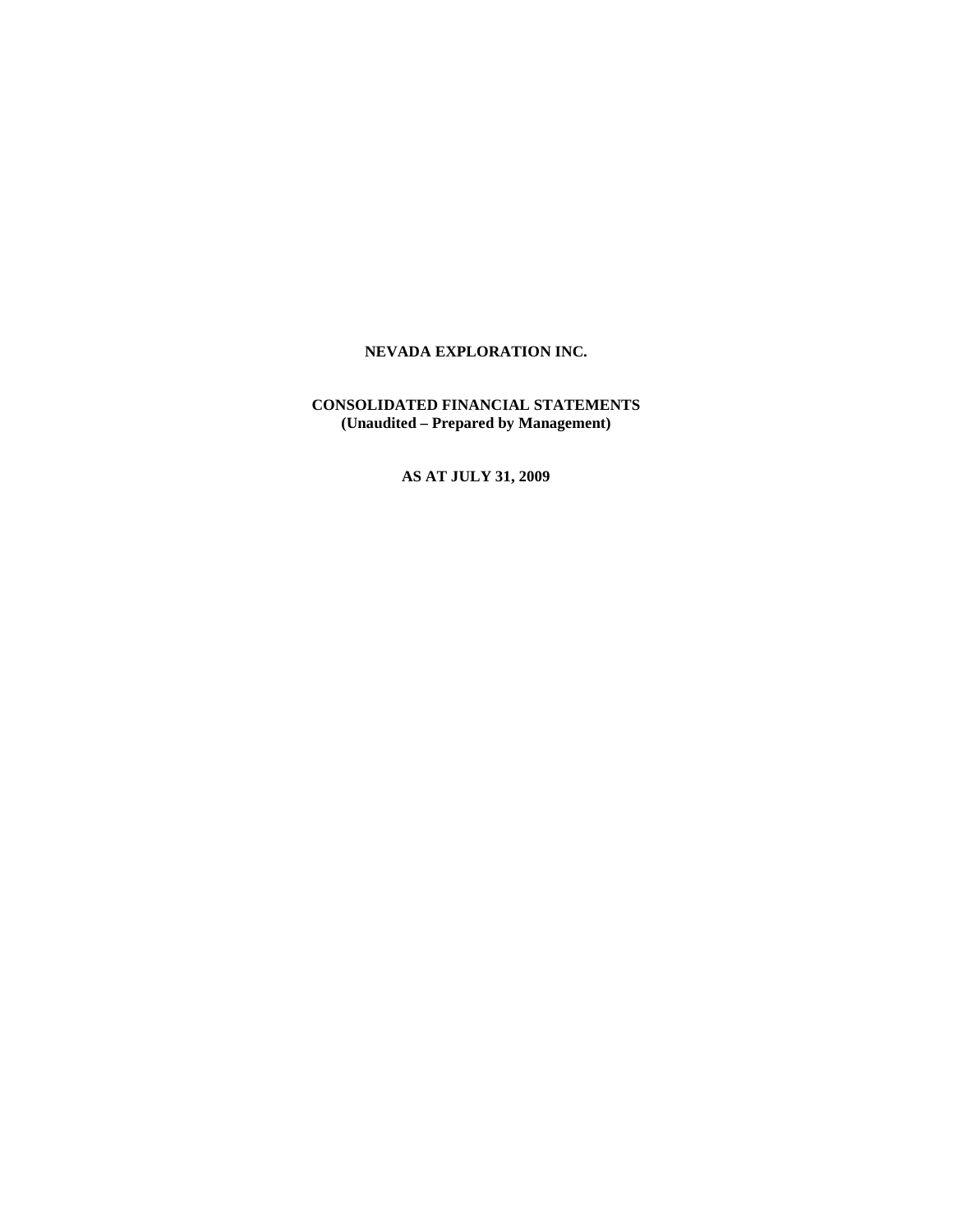# **UNAUDITED CONSOLIDATED INTERIM FINANCIAL STATEMENTS**

In accordance with National Instrument 51-102 released by the Canadian Securities Administrators, the Company discloses that its auditors have not reviewed the unaudited consolidated financial statements for the period ended July 31, 2009.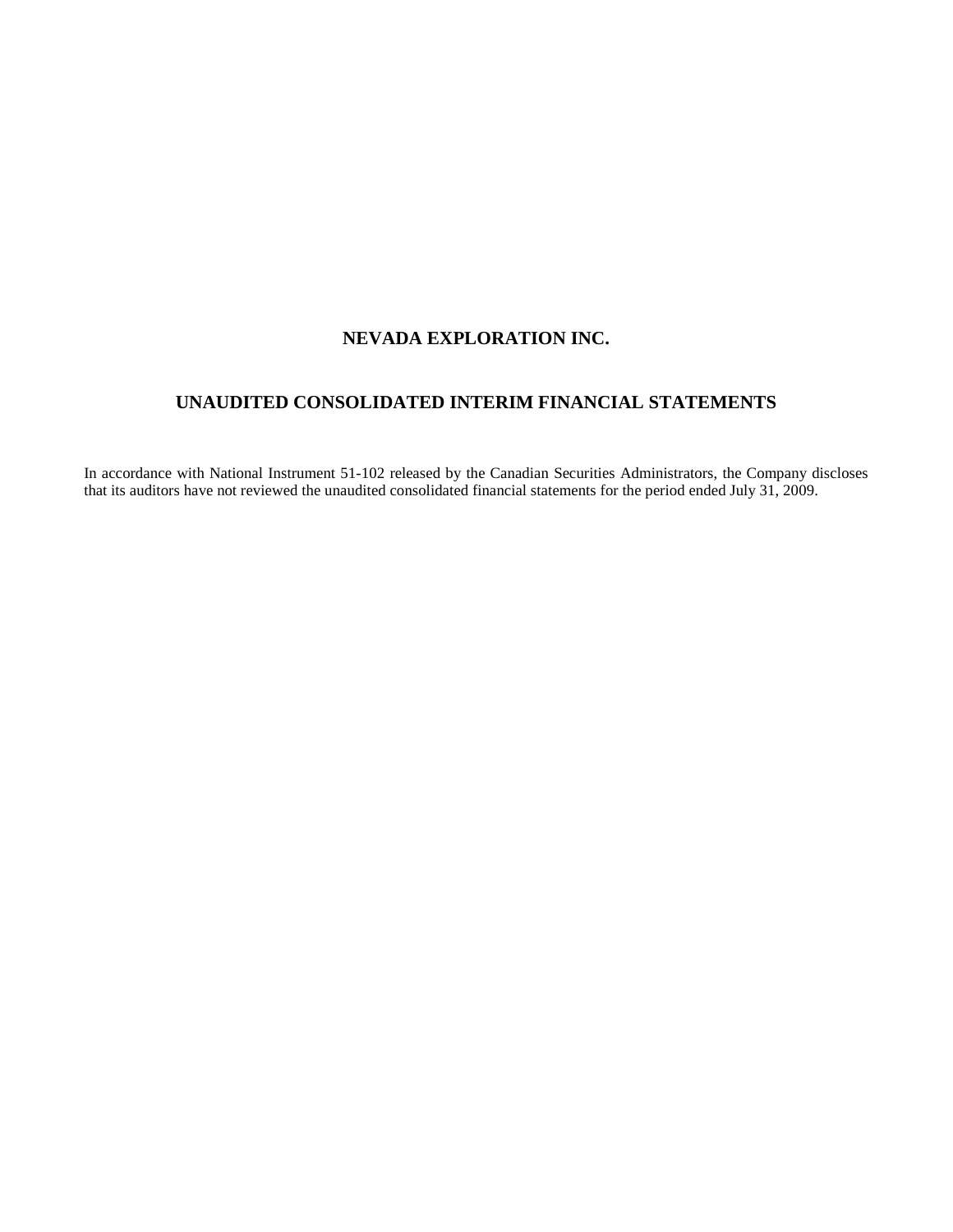CONSOLIDATED BALANCE SHEETS (Unaudited) (In Canadian Dollars)

|                                                                                            | <b>July 31,</b><br>2009 | April 30,<br>2009 |
|--------------------------------------------------------------------------------------------|-------------------------|-------------------|
| <b>CURRENT ASSETS</b>                                                                      |                         |                   |
| Cash and cash equivalents                                                                  | \$<br>49,631            | \$<br>36,215      |
| Loans receivable, bearing interest at a rate of 5% (Note 10)<br>Prepaid expenses and other | 165,777<br>16,260       | 244,370<br>17,459 |
|                                                                                            |                         |                   |
|                                                                                            | 231,668                 | 298,044           |
| <b>EQUIPMENT</b> (Note 3)                                                                  | 470,268                 | 645,723           |
| <b>MINERAL PROPERTIES</b> (Note 4)                                                         | 5,412,357               | 5,321,150         |
| <b>DEPOSITS AND BONDS</b>                                                                  | <u>108,540</u>          | 119,181           |
|                                                                                            | 6,222,833               | 6,384,098         |
| <b>CURRENT LIABILITIES</b>                                                                 |                         |                   |
| Accounts payable and accrued liabilities                                                   | 254,220                 | 184,510           |
| Loan payable (Note 5)                                                                      | 110,223                 |                   |
| Current portion of long-term debt (Note 6)                                                 | 14,638                  | 37,670            |
|                                                                                            | 379,081                 | 222,180           |
| LONG-TERM DEBT (Note 6)                                                                    | 6,174                   | 74,142            |
|                                                                                            | 385,255                 | 296,322           |
| <b>SHAREHOLDERS' EQUITY</b>                                                                |                         |                   |
| Capital stock (Note 7)                                                                     | 9,674,536               | 9,674,536         |
| Warrants (Note 8)                                                                          | 278,743                 | 278,743           |
| Options (Note 8)                                                                           | 1,608,415               | 1,539,185         |
| Contributed surplus (Note 9)<br>Deficit                                                    | 1,511,678               | 1,511,678         |
|                                                                                            | (7, 235, 794)           | (6,916,366)       |
|                                                                                            | 5,837,578               | 6,087,776         |
|                                                                                            | \$<br>6,222,833         | \$<br>6,384,098   |

*BASIS OF PRESENTATION (NOTE 1) NATURE AND CONTINUANCE OF OPERATIONS (NOTE 2) SUBSEQUENT EVENT (NOTE 15)*

The accompanying notes are an integral part of these financial statements.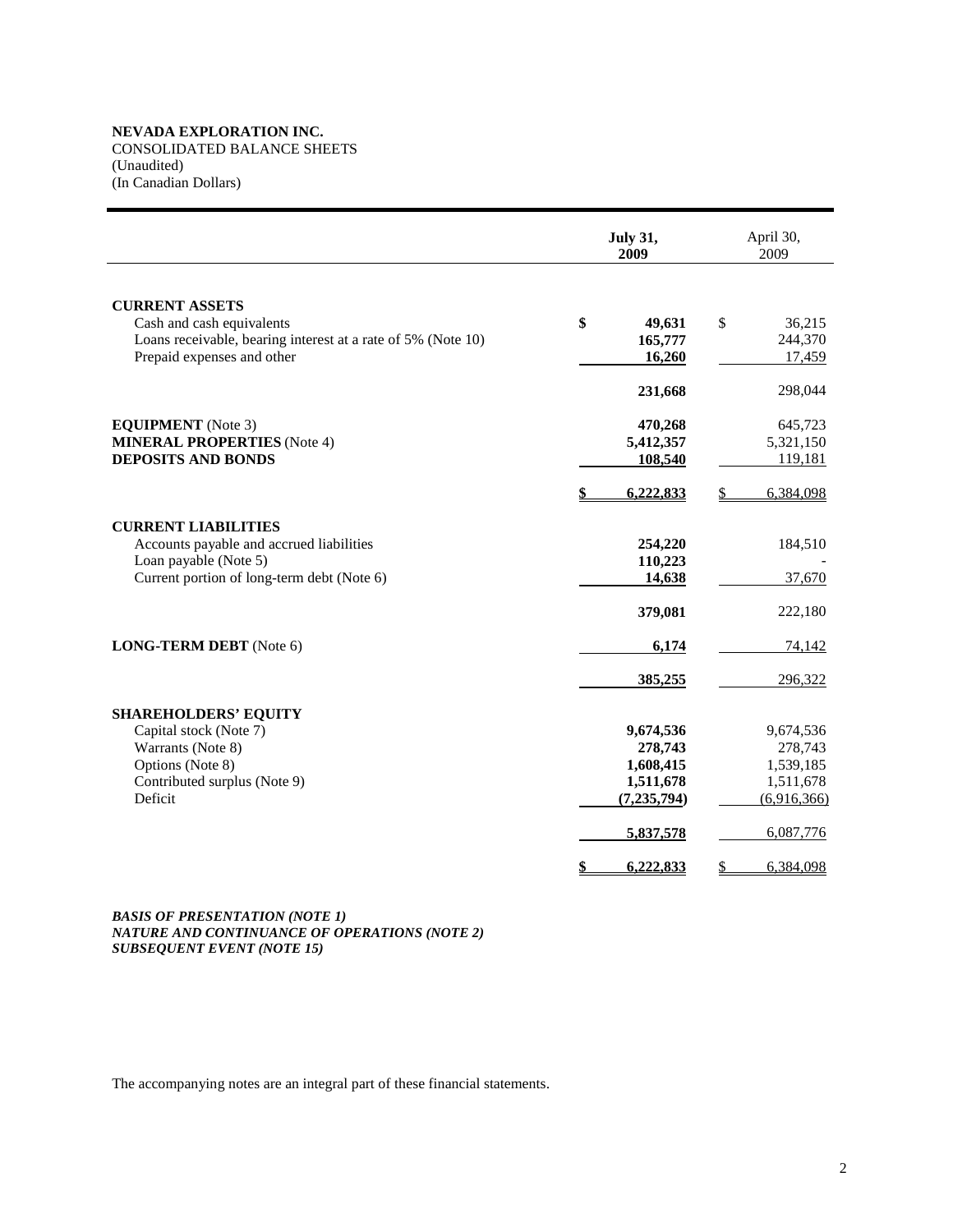## **NEVADA EXPLORATION INC.**  CONSOLIDATED STATEMENTS OF OPERATIONS, COMPREHENSIVE LOSS AND DEFICIT (Unaudited) For the three months ended July 31 (In Canadian Dollars)

|                                                      | 2009          | 2008              |
|------------------------------------------------------|---------------|-------------------|
|                                                      |               |                   |
| <b>INTEREST INCOME</b>                               | \$<br>2,470   | \$<br>4,533       |
| <b>EXPENSES</b>                                      |               |                   |
| Amortization                                         | 43,827        | 37,594            |
| Foreign exchange (gain) loss                         | 19,497        | (116, 353)        |
| Interest (recovery) and bank charges                 | (7,634)       | 3,256             |
| Office expenses and other                            | 13,891        | 107,055           |
| Professional fees, consulting and investor relations | 28,975        | 55,644            |
| Rent                                                 | 35,790        | 26,952            |
| <b>Salaries</b>                                      | 104,707       | 218,537           |
| Stock-based compensation (Note 7)                    | 69,230        | 225,990           |
| Travel                                               | 700           | 14,927            |
|                                                      | (308, 983)    | (573,602)         |
| NET LOSS AND COMPREHENSIVE LOSS BEFORE OTHER ITEM    | (306, 513)    | (569,069)         |
| <b>OTHER ITEM</b>                                    |               |                   |
| Loss on sale of vehicles                             | (12, 915)     |                   |
| <b>NET LOSS AND COMPREHENSIVE LOSS</b>               | (319, 428)    | (569,069)         |
| <b>DEFICIT - BEGINNING OF PERIOD</b>                 | (6,916,366)   | (4,939,326)       |
| <b>DEFICIT - END OF PERIOD</b>                       | (7, 235, 794) | \$<br>(5,508,395) |
| Basic and diluted loss per share                     | (0.01)        | \$<br>(0.01)      |
| Weighted average number of shares outstanding        | 59,029,104    | 58,737,106        |

The accompanying notes are an integral part of these financial statements.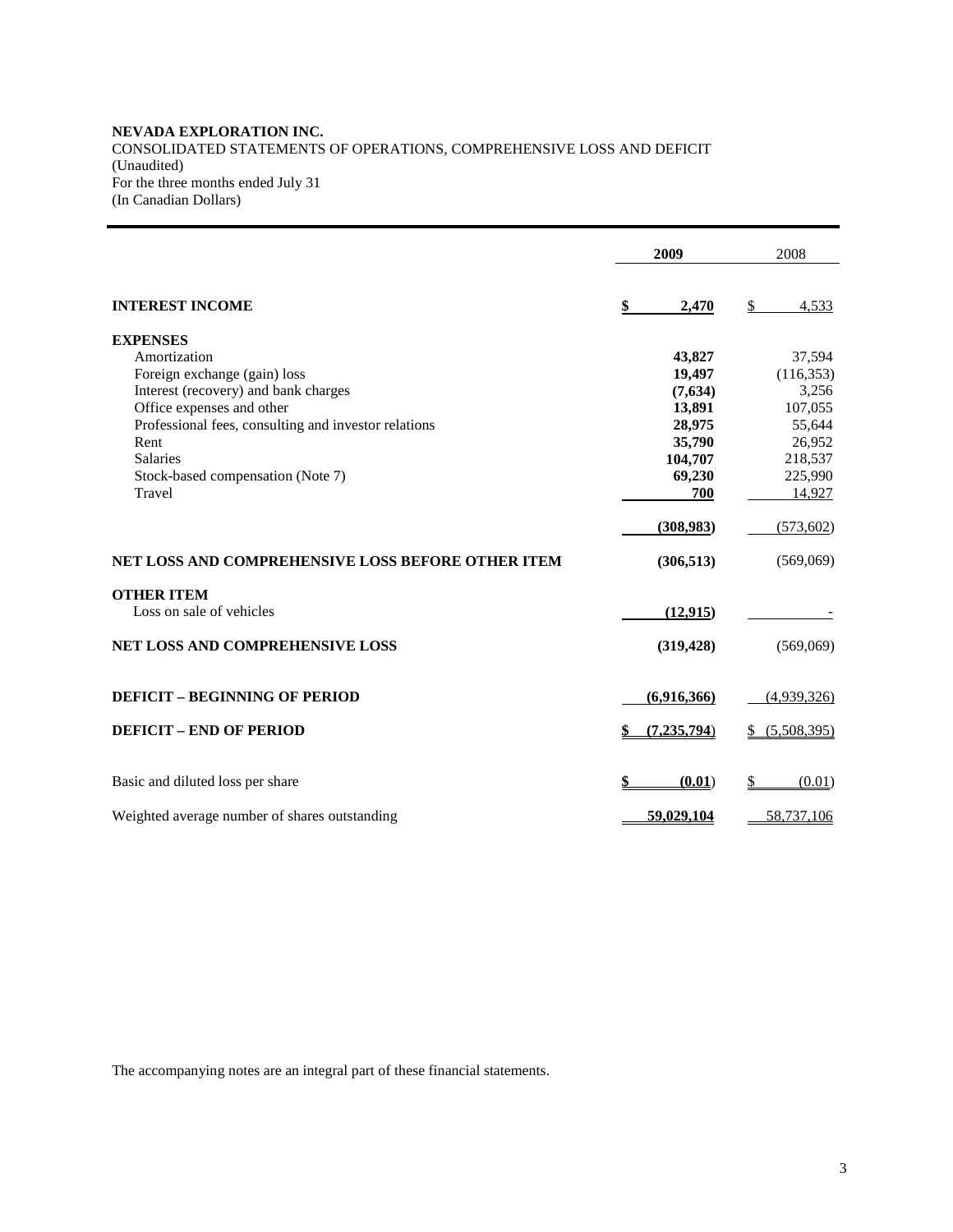CONSOLIDATED STATEMENTS OF CASH FLOWS (Unaudited) For the three months ended July 31

(In Canadian Dollars)

|                                                                        | 2009                | 2008                     |
|------------------------------------------------------------------------|---------------------|--------------------------|
| <b>OPERATING ACTIVITIES</b>                                            |                     |                          |
| Net loss                                                               | \$<br>(319, 428)    | \$<br>(569,069)          |
| Items not affecting cash:<br>Amortization                              | 43,827              | 37,594                   |
| Accrued interest                                                       | (9, 815)            |                          |
| Loss on sale of vehicles                                               | 12,915              |                          |
| Foreign exchange<br>Stock-based compensation                           | 8,333<br>69,230     | 225,990                  |
|                                                                        |                     |                          |
|                                                                        | (194, 938)          | (305, 485)               |
| Change in non-cash working capital items                               |                     |                          |
| Accounts receivable                                                    |                     | (36,088)                 |
| Prepaid expenses and other<br>Accounts payable and accrued liabilities | 1,199<br>49,786     | 47,100<br>(105, 735)     |
|                                                                        |                     |                          |
|                                                                        | (143,953)           | (400, 208)               |
| <b>FINANCING ACTIVITIES</b>                                            |                     |                          |
| Issuance of capital stock and warrants (net of<br>shares issue costs)  |                     | 253,325                  |
| Loan payable                                                           | 108,649             |                          |
| Repayment of long-term debt                                            | (7,105)             | (5,292)                  |
|                                                                        | 101,544             | 248,033                  |
|                                                                        |                     |                          |
| <b>INVESTING ACTIVITIES</b><br>Loan receivable                         | 58,670              | (7,315)                  |
| Term deposits                                                          |                     | (223, 849)               |
| Proceeds on sale of equipment                                          | 68,438              |                          |
| Acquisition of equipment<br>Mineral properties                         | (71, 283)           | (300, 590)<br>(923, 126) |
| Deposits and bonds                                                     |                     | (55,617)                 |
|                                                                        | 55,825              | (1,510,497)              |
| INCREASE (DECREASE) IN CASH AND                                        |                     |                          |
| <b>CASH EQUIVALENTS</b>                                                | 13,416              | (1,662,672)              |
| <b>CASH AND CASH EQUIVALENTS -</b>                                     |                     |                          |
| <b>BEGINNING OF PERIOD</b>                                             | <u>36,215</u>       | 1,908,450                |
| <b>CASH AND CASH EQUIVALENTS –</b>                                     |                     |                          |
| <b>END OF PERIOD</b>                                                   | \$<br><u>49,631</u> | 245,778<br>\$            |

The accompanying notes are an integral part of these financial statements.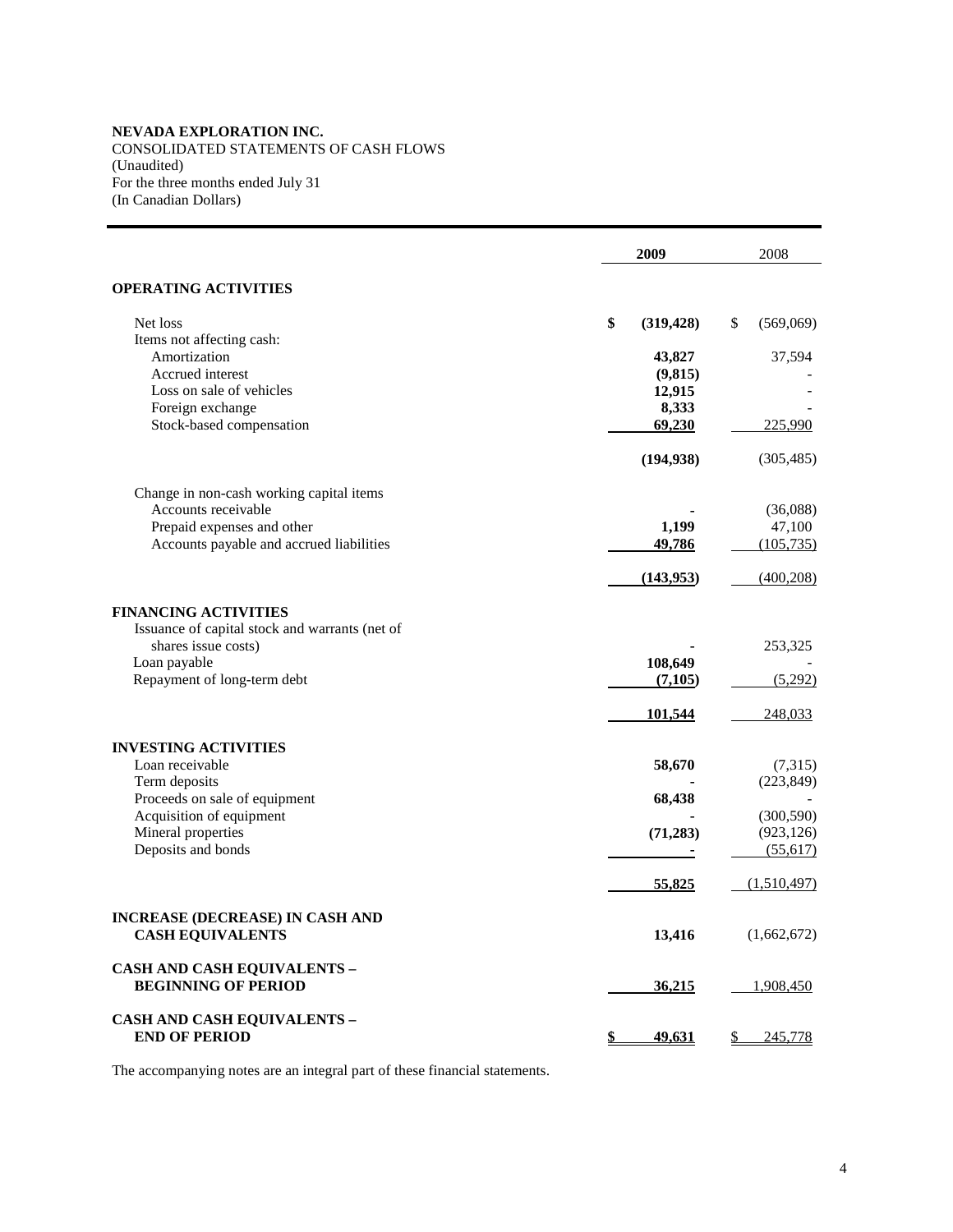#### **1. BASIS OF PRESENTATION**

 The consolidated interim period financial statements have been prepared by the Company in accordance with Canadian generally accepted accounting principles. All financial summaries included are presented on a comparative and consistent basis showing the figures for the corresponding period in the preceding year. The preparation of financial data is based on accounting principles and practices consistent with those used in the preparation of annual financial statements, except as noted below. Certain information and footnote disclosure normally included in financial statements prepared in accordance with generally accepted accounting principles have been condensed or omitted. These consolidated interim period statements should be read together with the audited financial statements and the accompanying notes included in the Company's latest annual report. In the opinion of the Company, its unaudited consolidated interim financial statements contain all adjustments necessary in order to present a fair statement of the results of the interim periods presented.

#### *Principles of consolidation*

 These consolidated financial statements include the accounts of the Company and its wholly-owned Canadian subsidiary 2107189 Ontario Inc. and its wholly owned United States subsidiary Pediment Gold LLC. Significant intercompany balances and transactions have been eliminated upon consolidation.

#### **Recent accounting pronouncements**

#### *Business combinations*

 In January 2009, the CICA issued Handbook Section 1582, Business Combinations, which replaces the existing standards. This section establishes the standards for the accounting of business combinations, and states that all assets and liabilities of an acquired business will be recorded at fair value. Estimated obligations for contingent considerations and contingencies will also be recorded at fair value at the acquisition date. The standard also states that acquisitionrelated costs will be expensed as incurred and that restructuring charges will be expensed in the periods after the acquisition date. This standard is equivalent to the International Financial Reporting Standards on business combinations. This standard is applied prospectively to business combinations with acquisition dates on or after January 1, 2011. Earlier adoption is permitted. The Company is currently evaluating the impact of adopting this standard on its consolidated financial statements.

#### *Consolidated financial statements*

 In January 2009, the CICA issued Handbook Section 1601, consolidated financial statements, which replaces the existing standards. This section establishes the standards for preparing consolidated financial statements and is effective for interim and annual consolidated financial statements beginning on or after January 1, 2011. The Company is currently evaluating the impact of adopting this standard on its consolidated financial statements.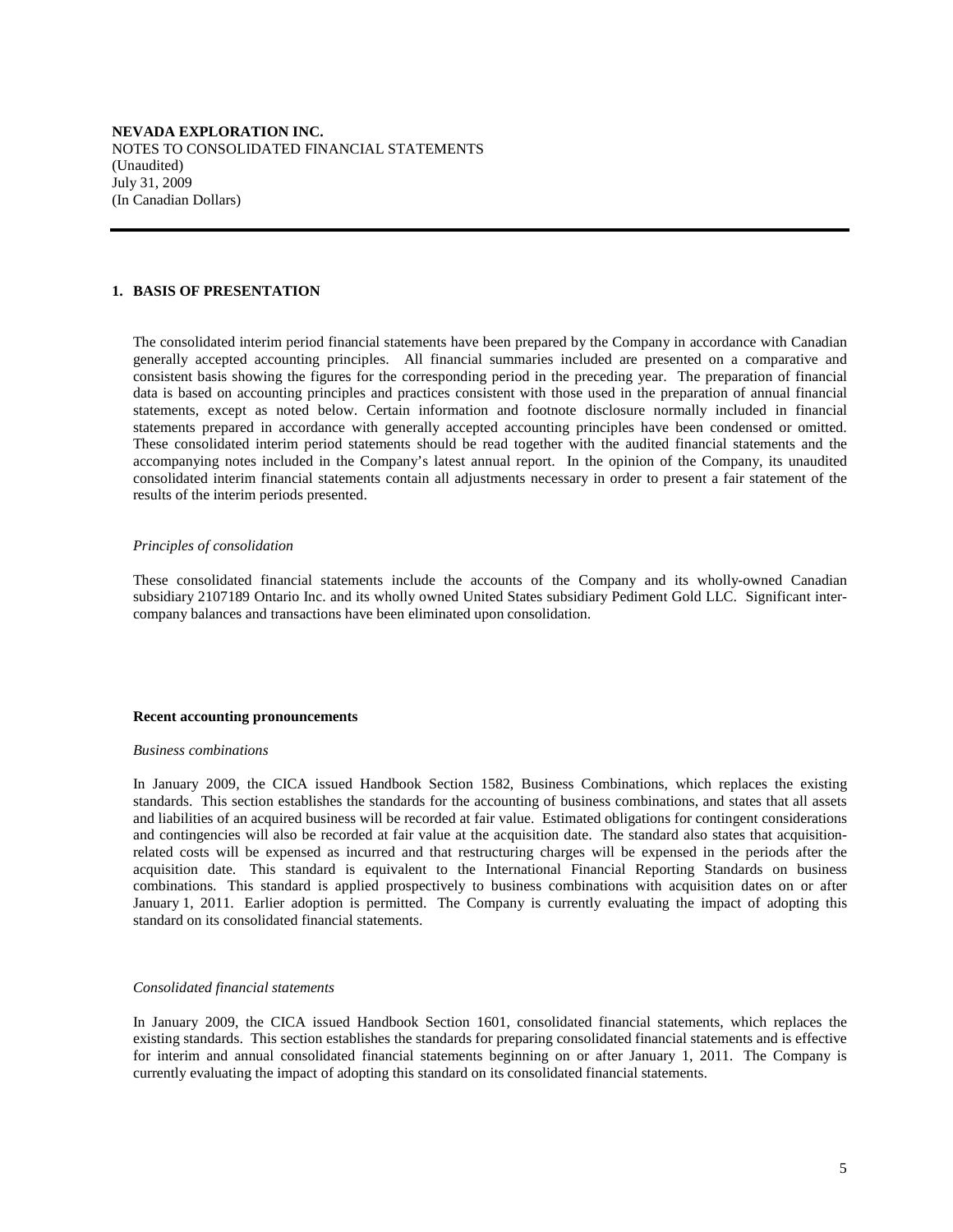#### **1. BASIS OF PRESENTATION** (Continued)

 *International financial reporting standards ("IFRS")* 

 In 2006, the Canadian Accounting Standards Board ("AcSB") published a new strategic plan that will significantly affect financial reporting requirements for Canadian companies. The AcSB strategic plan outlines the convergence of Canadian GAAP with IFRS over an expected five year transitional period. In February 2008, the AcSB announced that 2011 is the changeover date for publicly-listed companies to use IFRS, replacing Canada's own GAAP. The date is for interim and annual financial statements relating to fiscal years beginning on or after January 1, 2011. The transition date of May 1, 2011 will require the restatement for comparative purposes of amounts reported by the Company for the year ended April 30, 2011. While the Company has begun assessing the adoption of IFRS for 2011, the financial reporting impact of the transition to IFRS cannot be reasonably estimated at this time.

## **2. NATURE AND CONTINUANCE OF OPERATIONS**

The Company was incorporated on April 6, 2006 under the Canada Business Corporations Act and is in the process of acquiring and exploring mineral properties and has not yet determined whether its properties contain reserves that are economically recoverable. The amounts shown for mineral properties and related deferred exploration costs represent costs incurred to date and do not reflect present or future values. The recoverability of these capitalized costs is dependent upon the existence of economically recoverable reserves, the ability of the Company to obtain necessary financing to complete the development of those reserves, and future profitable production.

These financial statements have been prepared in accordance with Canadian generally accepted accounting principles on a going concern basis that presumes the realization of assets and discharge of liabilities in the normal course of business for the foreseeable future. The Company has a working capital deficiency as at July 31, 2009 and does not currently have the financial resources to sustain operations. These financial statements do not include any adjustments to the amounts and classification of assets and liabilities that might be necessary should the Company be unable to continue operations. Continued operations of the Company are dependent on the Company's ability to receive continued financial support, complete public equity financing, or generate profitable operations in the future. Under the current difficult economic environment, access to the capital markets to obtain equity financing is very uncertain, and indeed may be unavailable to the Company on a timely basis. Subsequent to July 31, 2009 (Note 15) the Company completed a non-brokered private placement.

## **3. EQUIPMENT**

|                                                                                    |      | July 31,<br>2009                       |                             |                                       |                                             |                                          | April 30,<br>2009                           |    |                                        |  |  |
|------------------------------------------------------------------------------------|------|----------------------------------------|-----------------------------|---------------------------------------|---------------------------------------------|------------------------------------------|---------------------------------------------|----|----------------------------------------|--|--|
|                                                                                    | Cost |                                        | Accumulated<br>amortization |                                       | Net<br>book<br>value                        | Cost                                     | Accumulated<br>amortization                 |    | Net<br>book<br>value                   |  |  |
| Exploration equipment<br><b>Vehicles</b><br>Computer equipment<br>Office equipment | \$   | 422,412<br>154.602<br>23,257<br>87,720 | \$                          | 101.392<br>60.854<br>13,000<br>42,477 | 321,020<br>\$<br>93.748<br>10.257<br>45,243 | \$472,909<br>288,319<br>23.257<br>87,720 | \$.<br>86,400<br>90,834<br>11,062<br>38,367 | \$ | 386,509<br>197,486<br>12,195<br>49,533 |  |  |
|                                                                                    |      | 687,991                                | \$                          | 217,723                               | \$470,268                                   | \$917,238                                | \$267,187                                   | \$ | 645,723                                |  |  |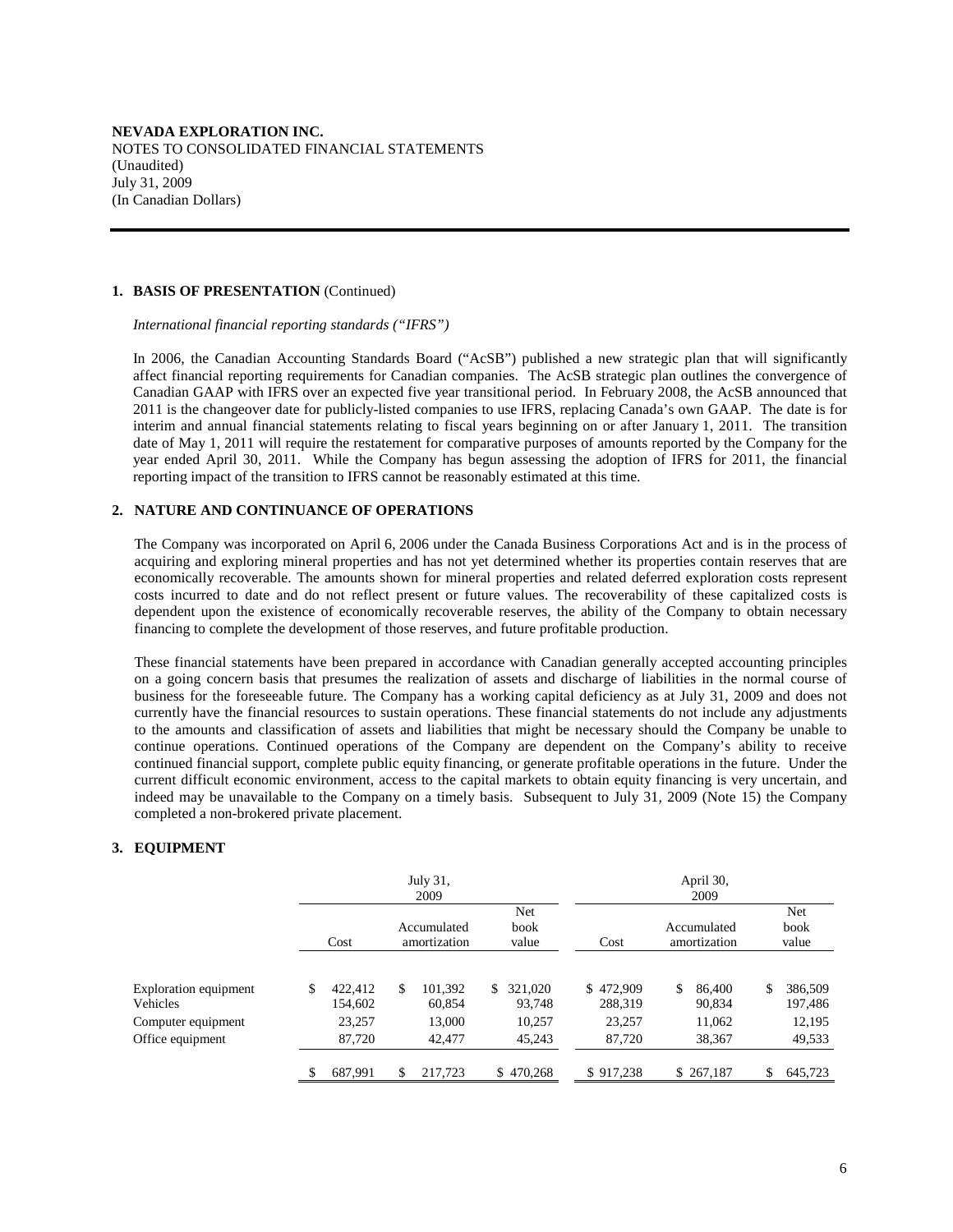NOTES TO CONSOLIDATED FINANCIAL STATEMENTS (Unaudited) July 31, 2009 (In Canadian Dollars)

# **4. MINERAL PROPERTIES**

|                                                                                         | JULI 31, 2009            |                                                                                  |             |                          |           |           |                          |            |                          |                          |                          |                                                                                  |
|-----------------------------------------------------------------------------------------|--------------------------|----------------------------------------------------------------------------------|-------------|--------------------------|-----------|-----------|--------------------------|------------|--------------------------|--------------------------|--------------------------|----------------------------------------------------------------------------------|
|                                                                                         | AW                       | DU                                                                               | FJ          | HP                       | SP        | RP        | WI                       | KC         | WF                       | <b>BU</b>                | JU                       | Total                                                                            |
| <b>Acquisition costs</b><br>Balance – beginning of period                               | \$273,615                | \$45,306                                                                         | \$223,171   | \$33,519                 | \$146,786 | \$110,683 | \$47,353                 | \$260,161  | \$131,478                | \$274,460                | \$86,502                 | \$1,633,034                                                                      |
| Additions                                                                               |                          | $\overline{\phantom{a}}$                                                         |             | $\overline{\phantom{a}}$ | 35,094    | 18,179    | $\overline{\phantom{a}}$ | ٠          | $\overline{\phantom{a}}$ | 19,924                   | $\overline{\phantom{a}}$ | 73,197                                                                           |
| Balance – end of period                                                                 | 273,615                  | 45,306                                                                           | 223,171     | 33,519                   | 181,880   | 128,862   | 47,353                   | 260,161    | 131,478                  | 294,684                  | 86,502                   | 1,706,231                                                                        |
| <b>Exploration costs</b><br>Balance – beginning of period<br>Incurred during the period | 522,276                  | 38,923                                                                           | 1,043,403   | 799,405                  | 83,148    | 51,691    | 78,644                   | 55,330     | 42,104                   | 921,262                  | 51,930                   | 3,706,126                                                                        |
| Drilling                                                                                | 4,006                    | $\overline{\phantom{a}}$                                                         |             |                          |           |           |                          |            |                          |                          |                          |                                                                                  |
| Travel<br>Environmental<br>Other                                                        | $\overline{\phantom{a}}$ | $\overline{\phantom{a}}$<br>$\overline{\phantom{a}}$<br>$\overline{\phantom{a}}$ | 13,656      | 306<br>42                |           | ٠         | $\overline{\phantom{a}}$ | ٠          | $\overline{\phantom{a}}$ | $\overline{\phantom{a}}$ | $\overline{\phantom{a}}$ | $\overline{\phantom{a}}$<br>$\overline{\phantom{a}}$<br>$\overline{\phantom{a}}$ |
| Balance – end of period                                                                 | 526,282                  | 38,923                                                                           | 1,057,059   | 799,753                  | 83,148    | 51,691    | 78,644                   | 55,330     | 42,104                   | 921,626                  | 51,930                   | 3,706,126                                                                        |
| <b>Total costs</b>                                                                      | \$799,897                | \$84,229                                                                         | \$1,280,230 | \$833,272                | \$265,028 | \$180,553 | \$125,997                | \$ 315,491 |                          | \$1,215,646              | \$ 38,432                | \$5,412,357                                                                      |

 $H$  JULY 21, 2000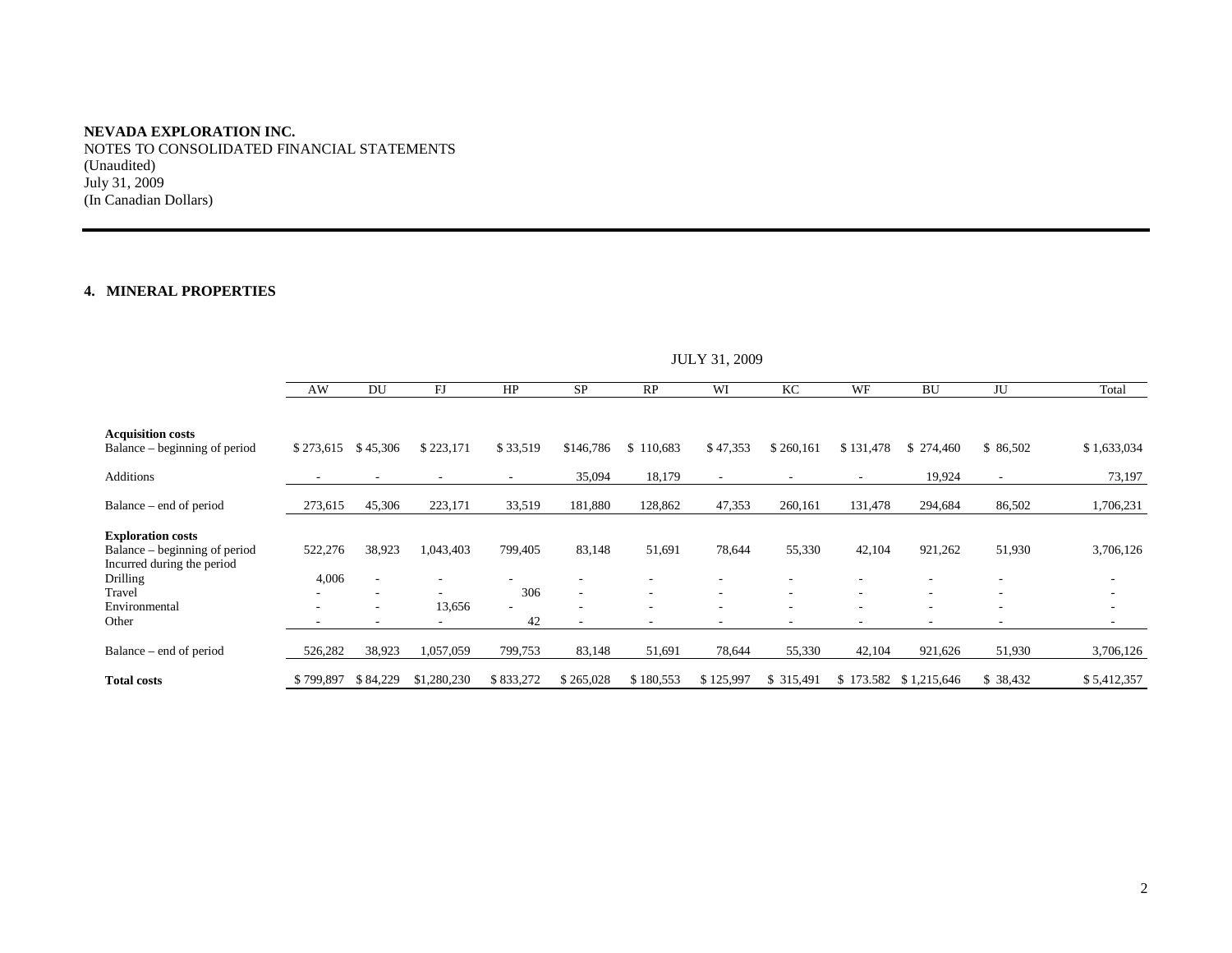NOTES TO CONSOLIDATED FINANCIAL STATEMENTS (Unaudited) July 31, 2009 (In Canadian Dollars)

# **4. MINERAL PROPERTIES** (Continued)

|                                                    | AW        | <b>BC</b>                | DU                       | FJ            | HP        | <b>SP</b> | RP        | WI                       | KC         | WF        | <b>BU</b>      | JU            | Total       |
|----------------------------------------------------|-----------|--------------------------|--------------------------|---------------|-----------|-----------|-----------|--------------------------|------------|-----------|----------------|---------------|-------------|
| <b>Acquisition costs</b><br>Balance – beginning of |           |                          |                          |               |           |           |           |                          |            |           |                |               |             |
| period                                             | \$100,384 | \$ 36,536                | \$ 34,399                | 198,806<br>£. | \$11,723  | \$86,871  | \$70,252  | \$23,813                 | \$138,994  | \$ 34,387 | 223,882<br>\$. | <sup>\$</sup> | \$960,047   |
| Additions                                          | 173,231   |                          | 10,907                   | 24,365        | 21,796    | 59,915    | 40,431    | 23,540                   | 121,167    | 97,091    | 50,578         | 86,502        | 709,523     |
| Impairment of property                             |           | (36, 536)                |                          |               |           |           |           |                          |            |           |                |               | (36, 536)   |
| Balance – end of period                            | 273,615   | $\sim$                   | 45,306                   | 223,171       | 33,519    | 146,786   | 110,683   | 47,353                   | 260,161    | 131,478   | 274,460        | 86,502        | 1,633,034   |
| <b>Exploration costs</b><br>Balance – beginning of |           |                          |                          |               |           |           |           |                          |            |           |                |               |             |
| period                                             | 160,739   | 22,540                   | 31,040                   | 909,034       | 770,728   | 28,110    | 18,521    | 41,446                   | 53,295     | 37,749    | 331,958        |               | 2,405,159   |
| Incurred during the period                         |           |                          |                          |               |           |           |           |                          |            |           |                |               |             |
| <b>Drilling</b>                                    | 222,082   | 102,823                  | $\overline{\phantom{a}}$ | 103,148       | 21,452    |           |           | $\overline{\phantom{a}}$ |            |           | 489,389        | 392           | 939,286     |
| Geochemical                                        | 56,595    | $\overline{\phantom{a}}$ | 6,168                    | 2,481         | 2,971     | 26,723    | 9,252     | 13,262                   | (760)      |           | 4,924          |               | 121,617     |
| Geophysics                                         | 25,354    |                          | $\overline{\phantom{a}}$ |               |           | 23,250    | 20,380    | 21,311                   |            |           | 12,758         | 47,555        | 150,607     |
| Geological                                         | 2,552     |                          | $\overline{\phantom{a}}$ | 521           | 68        |           |           | 42                       |            |           | 7,507          |               | 10,691      |
| Travel                                             | 36,490    | 1,164                    | 1,289                    | 21,182        | 3,041     | 2,457     | 1,868     | 1,205                    |            | 2,054     | 57,310         | 842           | 128,901     |
| Other                                              | 18,464    | 2,332                    | 426                      | 7,037         | 1,445     | 2,608     | 1,670     | 1,378                    | 2,795      | 2,302     | 17,416         | 3,141         | 60,714      |
| Impairment of property                             |           | (128, 859)               | $\overline{\phantom{a}}$ |               |           |           |           | $\overline{\phantom{a}}$ |            |           |                |               | (128, 859)  |
| Balance – end of period                            | 522,276   |                          | 38,923                   | 1,043,403     | 799,405   | 83,148    | 51,691    | 78,644                   | 55,330     | 42,104    | 921,262        | 51,930        | 3,688,116   |
| <b>Total costs</b>                                 | \$795,891 |                          | \$84,229                 | \$1,266,574   | \$832,924 | \$229,934 | \$162,374 | \$125,997                | \$ 315,491 | \$173,582 | \$1,195,722    | \$138,432     | \$5,321,150 |

APRIL 30, 2009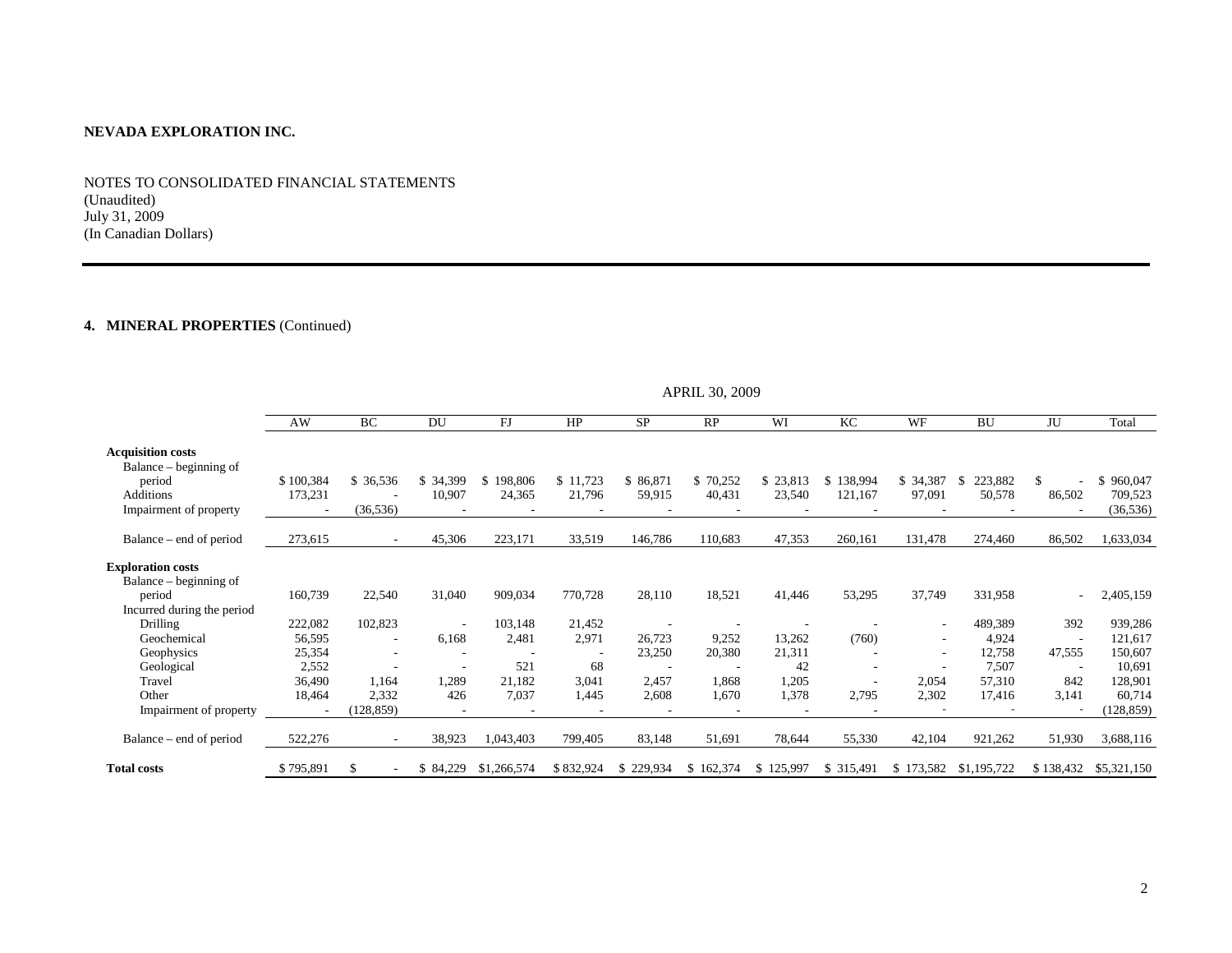NOTES TO CONSOLIDATED FINANCIAL STATEMENTS (Unaudited) July 31, 2009 (In Canadian Dollars)

## **4. MINERAL PROPERTIES** (Continued)

#### **Fletcher Junction (FJ)**

The Fletcher Junction Project is located in Mineral County, Nevada, approximately 30 km southwest of Hawthorne, Nevada. The Company has a 100% interest in 168 claims (approx. 13.6 km<sup>2</sup>) at the Fletcher Junction Project, subject to a 1.25% net smelter return royalty ("NSR") to Royal Gold, Inc.

#### **Hot Pot (HP)**

On September 16, 2005, the Company entered into a Mining Lease Agreement on 8.8  $km<sup>2</sup>$  at the Hot Project located in Humboldt County, Nevada, approximately 30 km northwest of Battle Mountain, Nevada. Under the terms of the agreement, the Company is required to make annual payments of USD\$20,000 on each anniversary, and the agreement is subject to a 3%NSR to the property owner. The Company also controls 6 claims (approx. 50 hectares) at Hot Pot. All of the Company's mineral interests at Hot Pot are subject to a 1.25% NSR to Royal Gold, Inc.

During the period, on June 4, 2009, the Company entered into an Exploration Agreement with International Enexco Ltd. ("Enexco") whereby Enexco can earn a 51% interest in the Hot Pot Property by drilling 6,000 meters (19,600ft) over three years, with the option to earn an additional 19%, for 70% total, by drilling another 3,000 meters (9,800ft) during the fourth year.

## **Bull Creek (BU)**

The Bull Creek Project is located in Humboldt County, Nevada, approximately 60 km west-northwest of Winnemucca, Nevada. During the period, the Company added 96 new claims at Bull Creek for a cost of US\$19,924. In total, the Company now has a 100% interest in 367 claims (approx. 29.7  $\text{km}^2$ ) at Bull Creek.

#### **Awakening (AW)**

The Awakening Project is located in Humboldt County, Nevada, approximately 50 km north-northwest of Winnemucca, Nevada. The Company has a 100% interest in 426 claims (approx. 34.5 km<sup>2</sup>) at Awakening. On July 1, 2008, the Company entered into a Mining Lease agreement with DIR Exploration Inc. ("DIR") on 15 claims (approx. 120 hectares), subject to a 3% NSR to DIR. Under the terms of the agreement, the Company is required to pay a minimum advanced royalty of USD\$60,000 annually commencing on the fourth anniversary.

#### **Sand Pass (SP)**

The Sand Pass Project is located in Humboldt County, Nevada, approximately 10 km north of Winnemucca, Nevada. The Company has a 100% interest in 197 claims (approx. 15.9 km<sup>2</sup>) at Sand Pass, and on July 10, 2008, the Company entered into a Mining Lease agreement for another 9.4 km<sup>2</sup> with multiple parties, subject to a 2% NSR. Under the terms of the agreement, the Company is required to make minimum lease payments of USD\$31,000 each anniversary.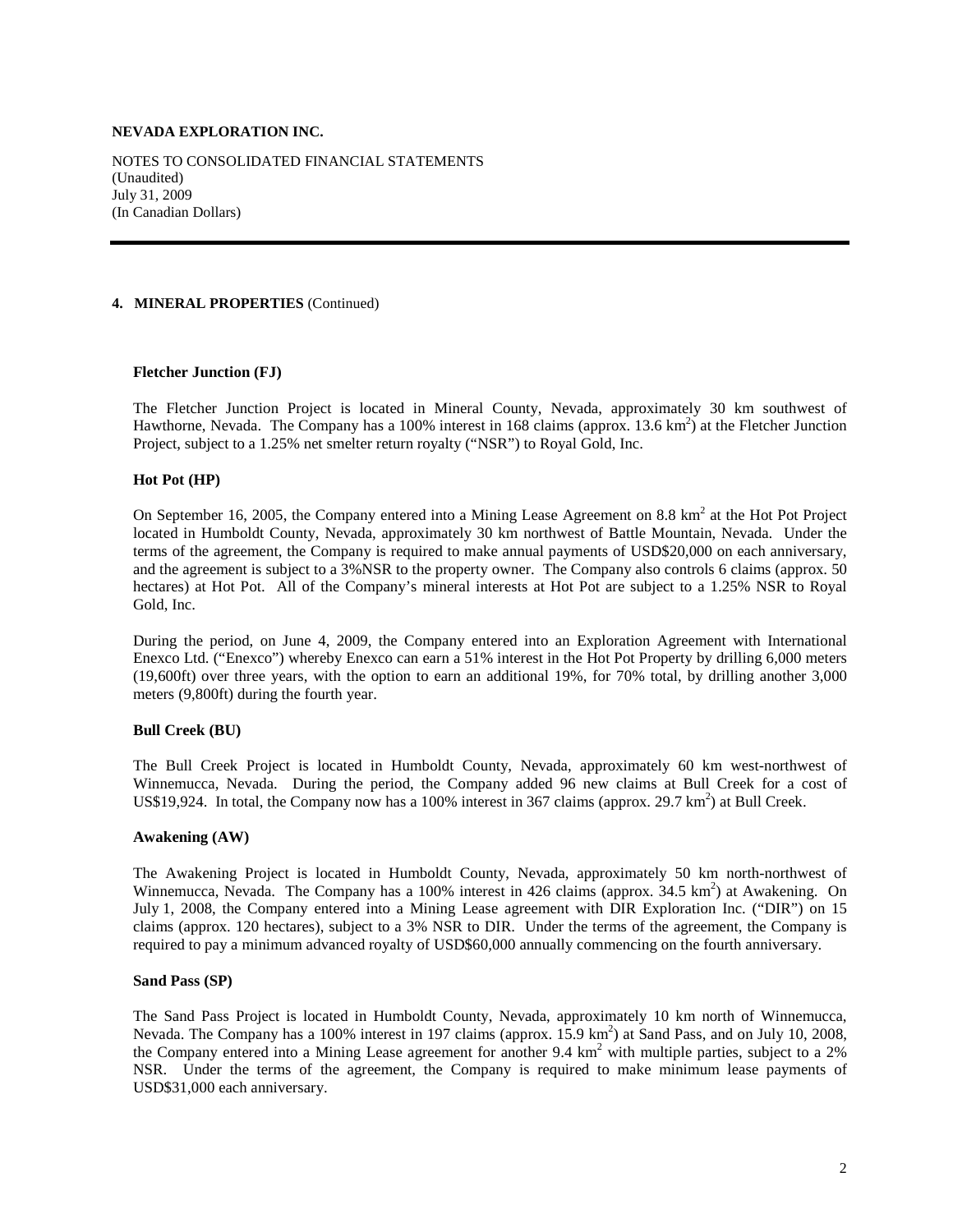#### **4. MINERAL PROPERTIES** (Continued)

#### **Winnemucca Mountain (WM)**

The Winnemucca Mountain Project is located in Humboldt County, Nevada, approximately 5 km west of Winnemucca, Nevada. The Company has a 100% interest in 90 claims (approx. 7.3  $km^2$ ) at Winnemucca Mountain

## **Rye Patch (RP)**

The Rye Patch Project is located in Pershing County, Nevada, approximately 30 km northeast of Lovelock, Nevada. The Company has a 100% interest in 169 claims (approx. 13.7 km<sup>2</sup>) at Rye Patch. On May 22, 2008, the Company entered into a four year Mining Lease Agreement on an additional 65 hectares, subject to a 2.0% NSR. Under the terms of this agreement, the Company is required to make annual payments of USD\$10,000, and the Company has the option to purchase the property for USD\$325,000 at any time. On July 21, 2008, the Company entered into a four year Mining Lease Agreement on an additional 16 hectares, subject to a 2% NSR. Under the terms of this agreement the Company, is required to make annual payments of USD\$6,000, and the Company has the option to purchase this property for USD\$30,000.

## **Jungo (JU)**

The Jungo Property is located both Humboldt and Pershing Counties, Nevada, approximately 60 km west of Winnemucca, Nevada. The Company has a 100% interest in 192 claims (approx.  $15.5 \text{ km}^2$ ) at Jungo.

## **Dunphy (DU)**

The Dunphy Project is located in Eureka County, Nevada, approximately 40 km east of Battle Mountain, Nevada. The Company has a 100% interest in 78 claims (approx.  $6.3 \text{ km}^2$ ) at Dunphy.

# **Kelly Creek (KC)**

The Kelly Creek Project is located in Humboldt County, Nevada, approximately 40 km north-northwest of Battle Mountain, Nevada. The Company has a 100% interest in all 581 claims (approx. 47.0 km<sup>2</sup>) at Kelly Creek.

## **Whiskey Flats (WF)**

The Whiskey Flats Project is located in Mineral County, Nevada, approximately 20 km south of Hawthorne, Nevada. The Company has a 100% interest in 273 claims  $(22.1 \text{ km}^2)$  at Whiskey Flats.

## **5**. **LOAN PAYABLE**

Arms length loan payable of US\$100,000 bearing interest at 25% per annum. The loan was repaid subsequent to July 31, 2009.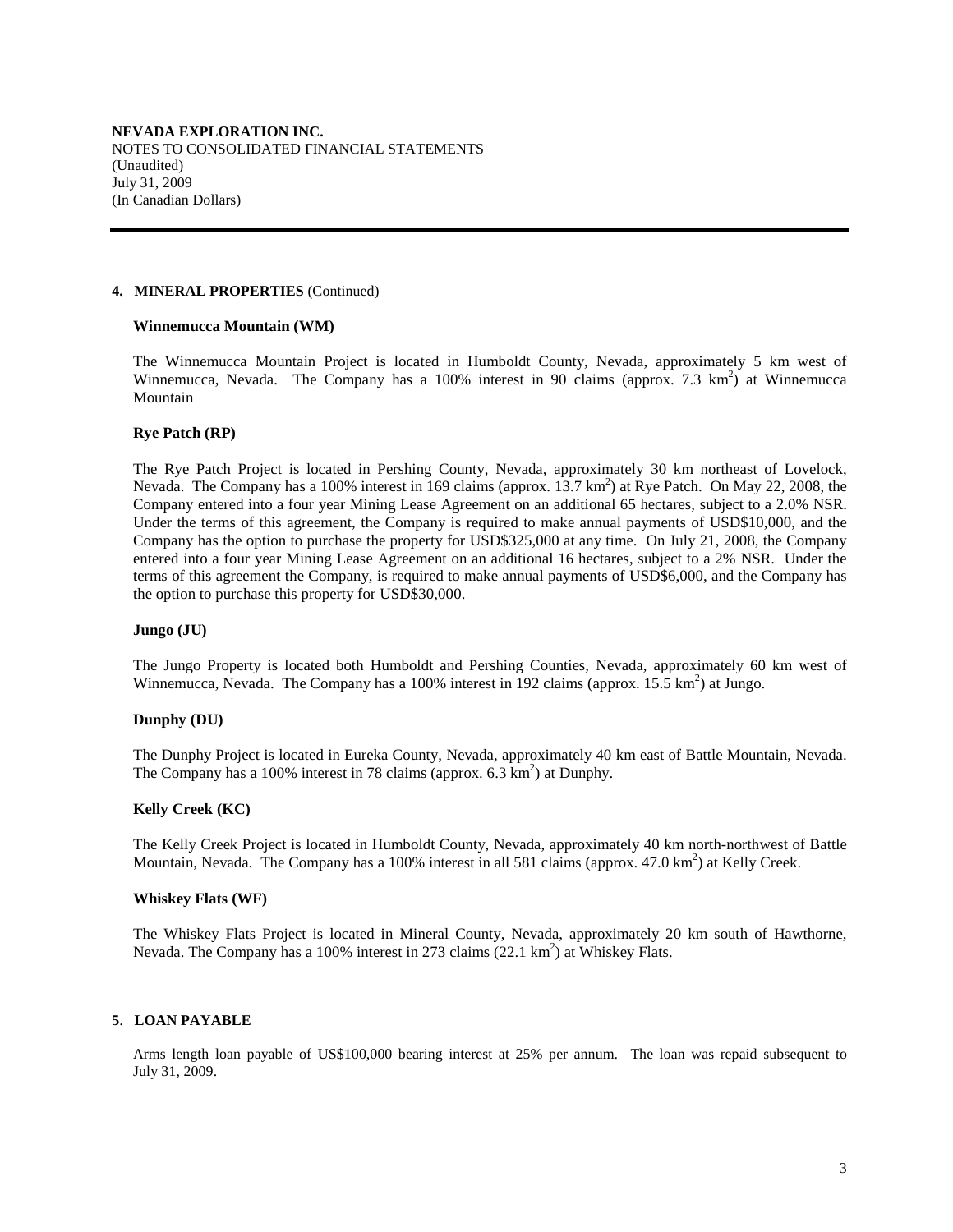# **6. LONG-TERM DEBT**

|                                                                                                                                                    | July 31,<br>2009 | April 30,<br>2009 |
|----------------------------------------------------------------------------------------------------------------------------------------------------|------------------|-------------------|
| Loans bearing interest at 2.9% per annum, repayable in monthly<br>installments \$1,095 plus interest, maturing in 2011, secured by the<br>vehicles | 20,812<br>\$.    | 111,812<br>S      |
| Current portion of long-term debt                                                                                                                  | 14,638           | 37,670            |
|                                                                                                                                                    | \$<br>6,174      | 74,142            |
| Remaining principal payments of long-term debt are as follows:                                                                                     |                  |                   |
| 2010                                                                                                                                               | 14,638<br>S      |                   |

2011 6,174

## **7. CAPITAL STOCK**

Authorized, an unlimited number and without par value: Common shares, voting and participating. Issued and outstanding:

|                                                  | Number     | Amount          |
|--------------------------------------------------|------------|-----------------|
| <b>Balance – April 30, 2008</b>                  | 58,441,171 | 9.159.364<br>S. |
| Exercise of options                              | 250,000    | 150,000         |
| Exercise of warrants                             | 337,933    | 103,325         |
| Ascribed value of options and warrants exercised |            | 261,847         |
| Balance – April 30, 2009 and July 31, 2009       | 59,029,104 | 9,674,536       |

# **8. STOCK OPTIONS AND WARRANTS**

The Company has a stock options plan under which it is authorized to grant options to executive officers and directors, employees and consultants enabling them to acquire up to 10% of the issued and outstanding common stock of the Company. Under the plan, the exercise price of each option equals the market price, minimum price or a discounted price of the Company's stock as calculated on the date of grant. The options can be granted for a maximum term of five years, and generally vest over a 3 year period.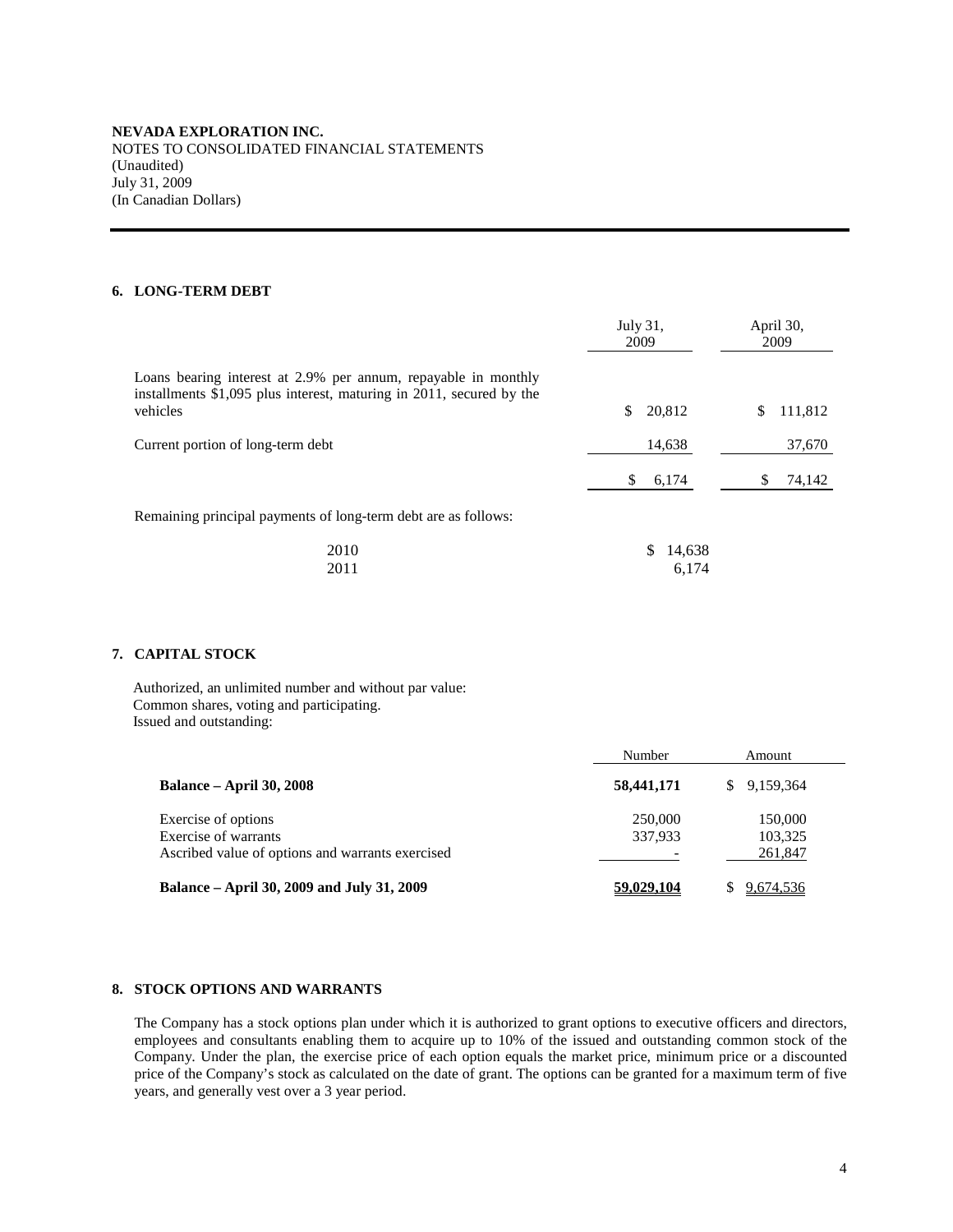# **8. STOCK OPTIONS AND WARRANTS** (Continued)

|                                                     |                          | <b>Warrants</b>          | <b>Stock Options</b>                     |                                     |                                          |
|-----------------------------------------------------|--------------------------|--------------------------|------------------------------------------|-------------------------------------|------------------------------------------|
|                                                     | Number                   | Carrying<br>value        | Weighted<br>average<br>exercise<br>price | Number                              | Weighted<br>average<br>exercise<br>price |
|                                                     |                          |                          |                                          |                                     |                                          |
| Outstanding,<br>April 30, 2008                      | 5,266,933                | \$1,668,390              | 0.76<br><sup>\$</sup>                    | 5,055,000 \$                        | 0.77                                     |
| Expired/forfeited<br>Exercised<br>Granted           | (4,024,000)<br>(337,933) | (1,255,866)<br>(133,781) | 0.64<br>0.80                             | (1,955,000)<br>(250,000)<br>200,000 | 0.70<br>0.60<br>0.78                     |
| Outstanding.<br>April 30, 2009 and<br>July 31, 2009 | 905,000                  | \$<br>278,743            | \$<br>1.50                               | \$<br>3,050,000                     | 0.83                                     |
| Number currently<br>Exercisable                     | 905,000                  |                          |                                          | \$<br>1,483,333                     | 0.75                                     |

The following incentive stock options and share purchase warrants were outstanding as at July 31, 2009:

|                      | Number<br>of shares | Exercise<br>price | Expiry date      |  |
|----------------------|---------------------|-------------------|------------------|--|
| <b>Stock options</b> | 600,000             | \$<br>0.60        | March 9, 2012    |  |
|                      | 500,000             | 0.60              | April 23, 2011   |  |
|                      | 500,000             | 0.95              | June 8, 2012     |  |
|                      | 150,000             | 1.00              | June 11, 2012    |  |
|                      | 1,100,000           | 1.00              | March 4, 2013    |  |
|                      | 200,000             | 0.78              | June 13, 2013    |  |
| Warrants             | 510,000             | 1.50              | January 10, 2010 |  |
|                      | 395,000             | 1.50              | March 12, 2010   |  |

## **STOCK-BASED COMPENSATION**

During the period, the Company granted Nil options (2008 – 200,000). The fair value was estimated at Nil (2008 - \$0.42) per option using the Black-Scholes option pricing model. A stock-based compensation expense of \$69,230 (2008 - \$225,990) for the vesting portion was recorded for the period ended July 31, 2009.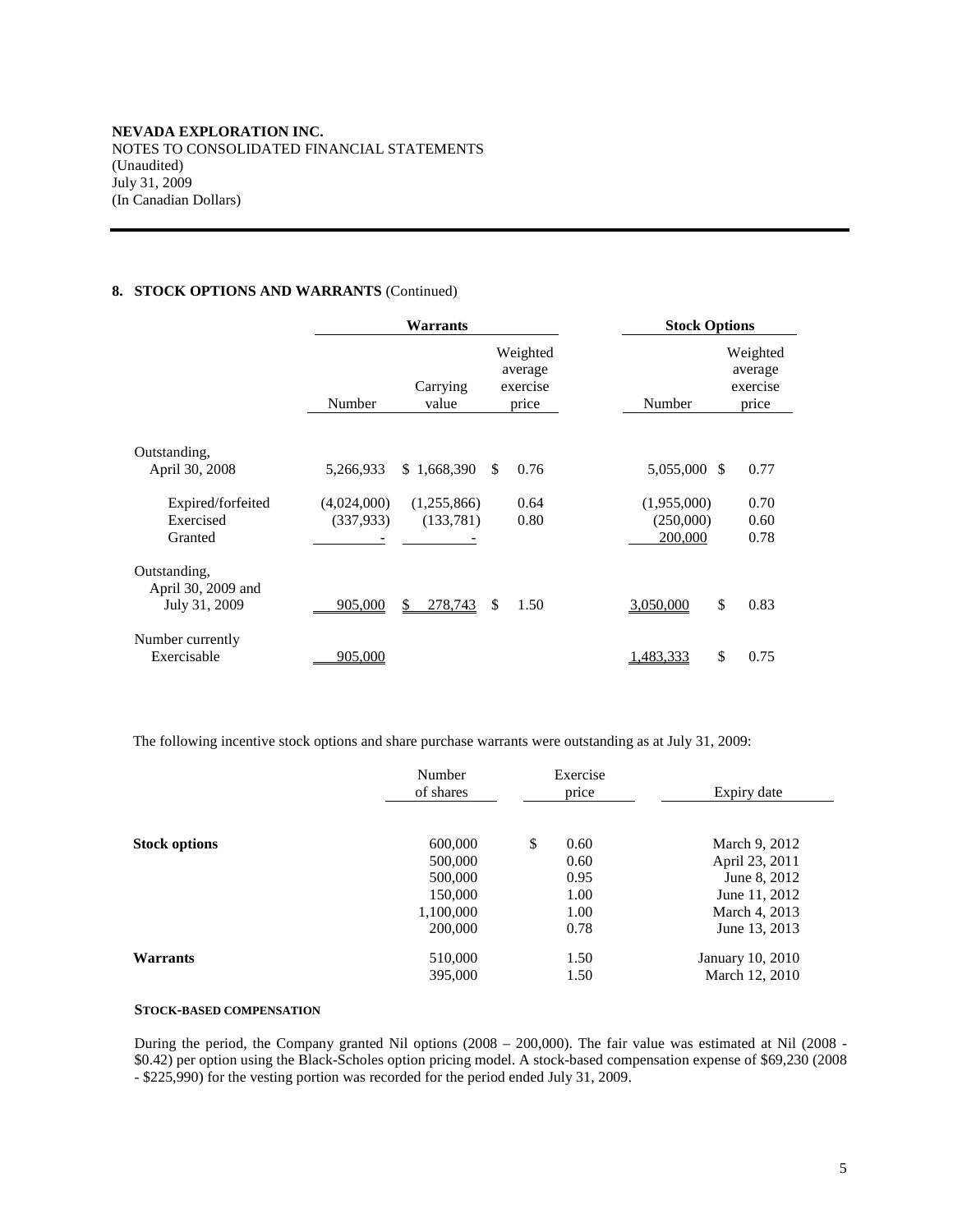## **8. STOCK OPTIONS AND WARRANTS** (Continued)

The following assumptions were used for the Black-Scholes valuation of stock options and warrants issued:

|                  |                                   | July 31,<br>2009 | July 31,<br>2008 |
|------------------|-----------------------------------|------------------|------------------|
|                  | Risk-free interest rate           |                  | 3.00%            |
|                  | Expected life of options/warrants |                  | 5 years          |
|                  | Annualized volatility             |                  | 95%              |
|                  | Dividend rate                     |                  | 0%               |
| <b>Options</b>   |                                   |                  |                  |
|                  | Balance - April 30, 2008          |                  | \$<br>1,357,832  |
|                  | <b>Exercised</b> options          |                  | (128,066)        |
|                  | Expired options                   |                  | (152, 328)       |
|                  | Stock-based compensation          |                  | 461,747          |
|                  | Balance - April 30, 2009          |                  | 1,539,185        |
|                  | Stock-based compensation          |                  | 69,230           |
|                  | Balance - July 31, 2009           |                  | 1,608,415<br>S   |
|                  |                                   |                  |                  |
| 9.               | <b>CONTRIBUTED SURPLUS</b>        |                  |                  |
|                  | Balance - April 30, 2008          |                  | \$<br>103,484    |
| Expired options  |                                   |                  | 152,328          |
| Expired warrants |                                   |                  | 1,255,866        |
|                  |                                   |                  |                  |

Balance – April 30, 2009 and July 31, 2009  $\frac{1,511,678}{2}$ 

## **10. RELATED PARTY TRANSACTIONS**

- a) During the period ended July 31, 2009, the Company accrued \$68,171 (US\$60,000) in management fees, recorded as salaries, to officers and directors of the Company.
- b) As at July 31, 2009, loans receivable include an amount of \$157,286 (April 30, 2009 \$234,927) receivable from two officers and directors of the Company. Included interest income is approximately \$30,000 representing interest on these loans.

These related party transactions were carried out in the normal course of business and accounted for at exchange value.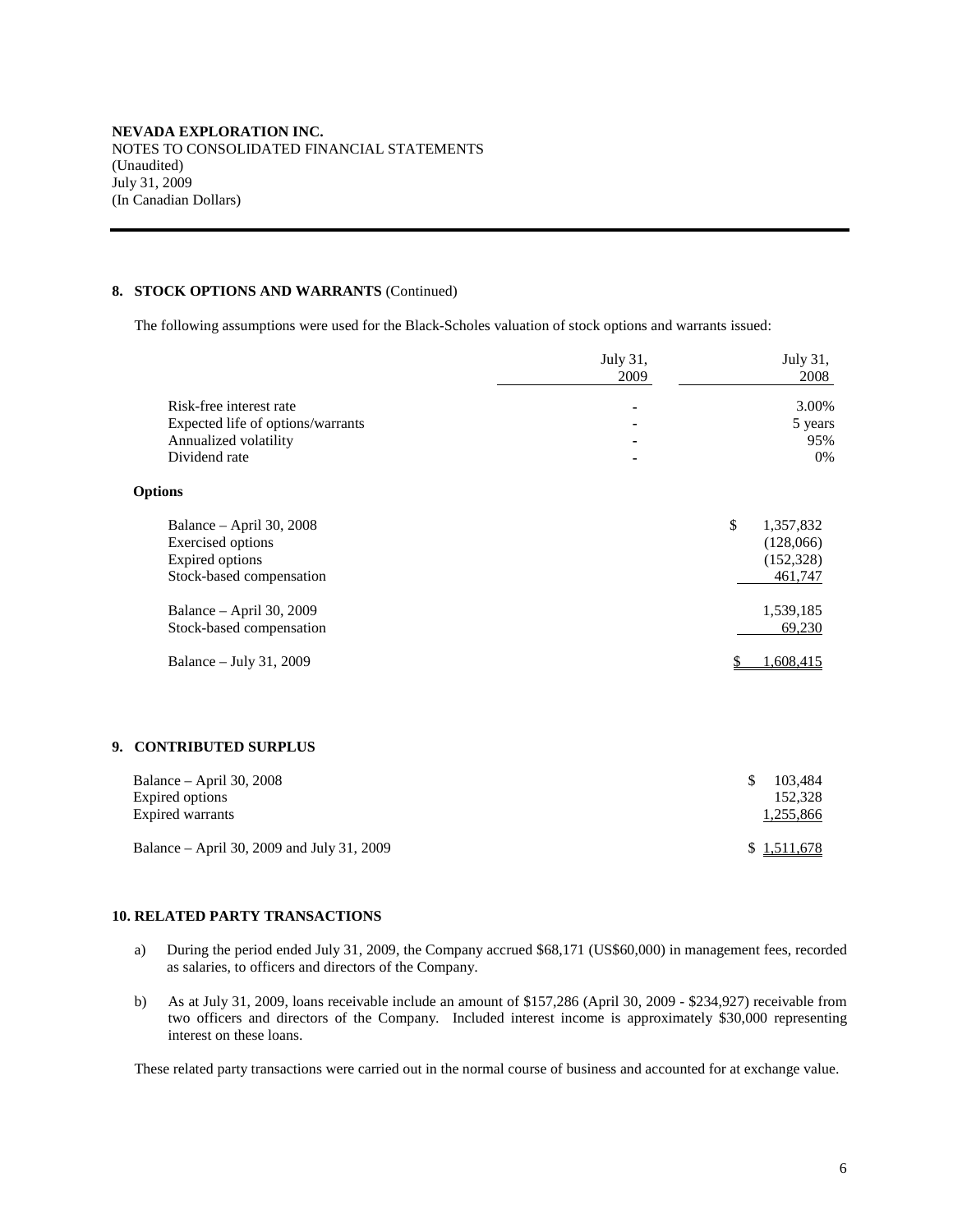## **11. COMMITMENTS**

a) The Company has entered into a lease agreement for premises expiring on November 30, 2012. The future minimum lease payments in USD are as follows:

| 2010 | 42,150<br>\$ |
|------|--------------|
| 2011 | 88,300       |
| 2012 | 90,900       |
| 2013 | 54,000       |
|      |              |
|      | \$275,350    |

#### **12. FINANCIAL INSTRUMENTS**

#### *RISK MANAGEMENT POLICIES*

The Company is exposed to risk due to the nature of its financial instruments. Risk management is the responsibility of management and the Company did not use derivative instruments.

#### *FAIR VALUE*

The Company estimates the fair value of its financial instruments based on current interest rates, market value and pricing of financial instruments with comparable terms. Unless otherwise indicated, the carrying value of these financial instruments approximates their fair market value because of the near maturity of those instruments.

As at July 31, 2009 and April 30, 2009, the carrying amount of current financial assets and liabilities approximated the fair value because of the near maturity of those instruments and the carrying value of term deposits and the long-term debt is considered to approximate fair value since it bears interest at current rates for similar types of borrowing arrangements or investments.

#### *CREDIT RISK AND INTEREST RATE RISK*

It is management's opinion that the Company is not exposed to significant interest or credit risk arising from its financial instruments.

#### *LIQUIDITY RISK*

Liquidity risk is the risk that the Company will not be able to meet its financial obligations as they fall due. The Company manages liquidity risk through the management of its capital structure and financial leverage, as outlined in Note 13 ("Capital Disclosures"). It also manages liquidity risk by continuously monitoring actual and projected cash flows. The Board of Directors reviews and approves the Company's operating and capital budgets, as well as any material transactions out of the normal course of business.

As at July 31, 2009, the Company was holding cash of \$49,631 and current liabilities of \$379,081. As a result of the Company's working capital deficiency the Company is exposed to liquidity risk and is reliant on the Company's ability to complete and equity financing. Subsequent to the year end management completed their first tranche of financings that will enable the Company to keep its mineral properties in good standing.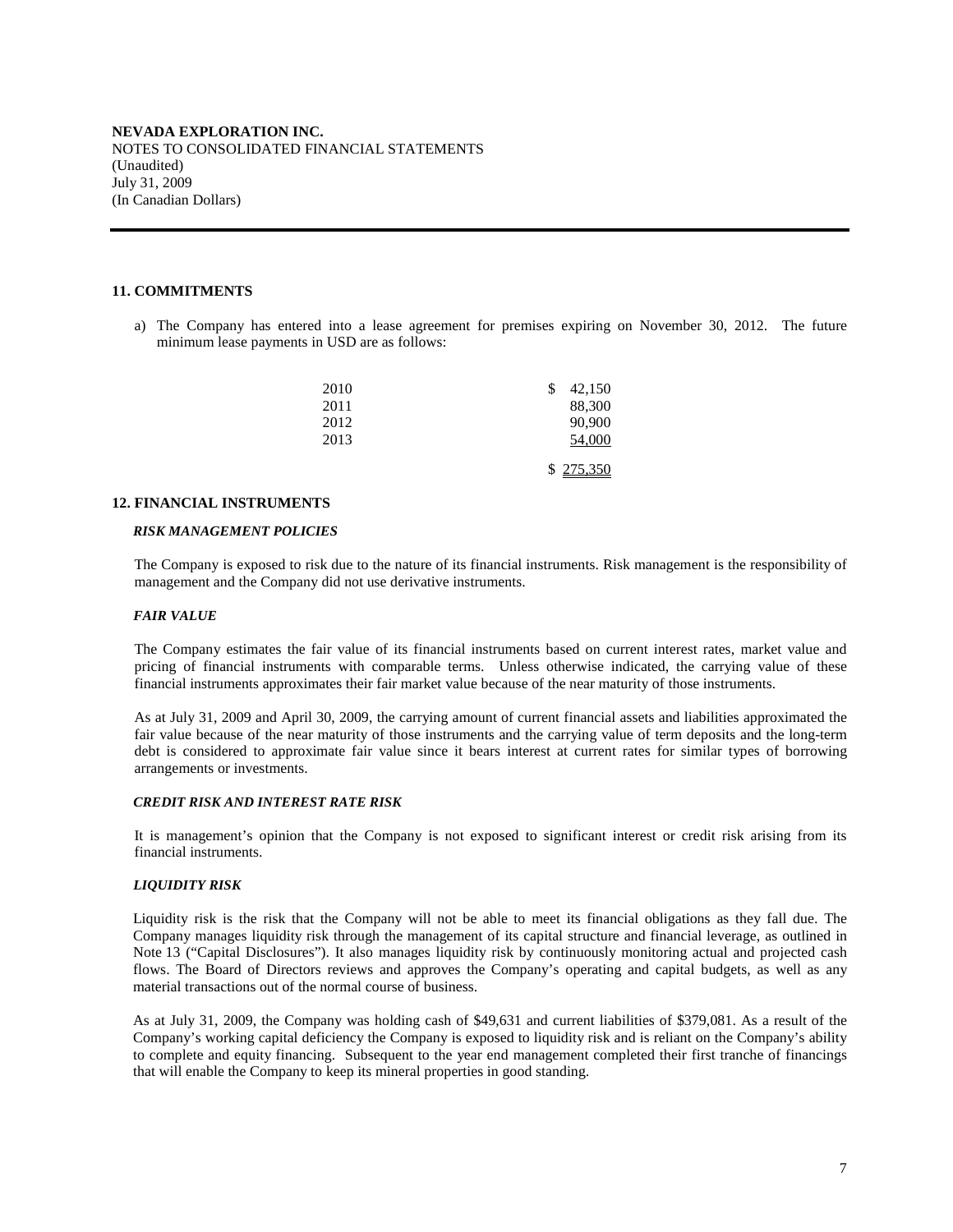#### **12. FINANCIAL INSTRUMENTS** (Continued)

#### *FOREIGN EXCHANGE*

The Company is exposed to financial risk arising from fluctuations in foreign exchange rates and the degree of volatility of these rates. A significant portion of the Company's expenses is denominated in US dollars. Consequently, certain assets, liabilities and operating expenses are exposed to currency fluctuations. The Company does not use derivative instruments to reduce its exposure to foreign currency risk.

At July 31, 2009, the Company is exposed to currency risk through the following assets and liabilities denominated in US dollars:

|                                          | <b>SUS</b> |
|------------------------------------------|------------|
| Cash and cash equivalents                | 42,500     |
| Amounts receivable                       | 380        |
| Loans receivable                         | 152,600    |
| Deposits and bonds                       | 99.900     |
| Accounts payable and accrued liabilities | 113,500    |
| Loan payable                             | 110,200    |
| Long term debt                           | 19.150     |

#### *NET EXPOSURE*

Based on the above net exposures as at July 31, 2009, and assuming that all other variables remain constant, a 10% change in the value of the US dollar against the Canadian dollar would result in an increase/decrease of \$5,000 in the loss from operations.

#### **13. CAPITAL DISCLOSURES**

The Company's objectives when managing capital are: to safeguard its ability to continue as a going concern; and, to have sufficient capital to be able to fund the exploration and development of its mineral properties and acquisition of other mineral resources, for the benefit of its shareholders.

In order to maintain its capital structure, the Company, is dependent on equity funding and when necessary, raises capital through the issuance of equity instruments, primarily comprised of common shares and incentive stock options. In the management of capital, the Company includes the components of shareholders' equity as well as cash.

The Company prepares annual estimates of exploration expenditures and monitors actual expenditures compared to the estimates to ensure that there is sufficient capital on hand to meet ongoing obligations. The Company's investment policy is to invest its cash in highly liquid short-term deposits with terms of one year or less and which can be liquidated after thirty days without interest penalty. The Company currently has insufficient capital to fund its exploration programs and is reliant on completing an equity financing to fund further exploration. Subsequent to the period end management completed their first tranche of financings that will enable the Company to keep its mineral properties in good standing. The Company is not subject to any externally imposed capital requirements.